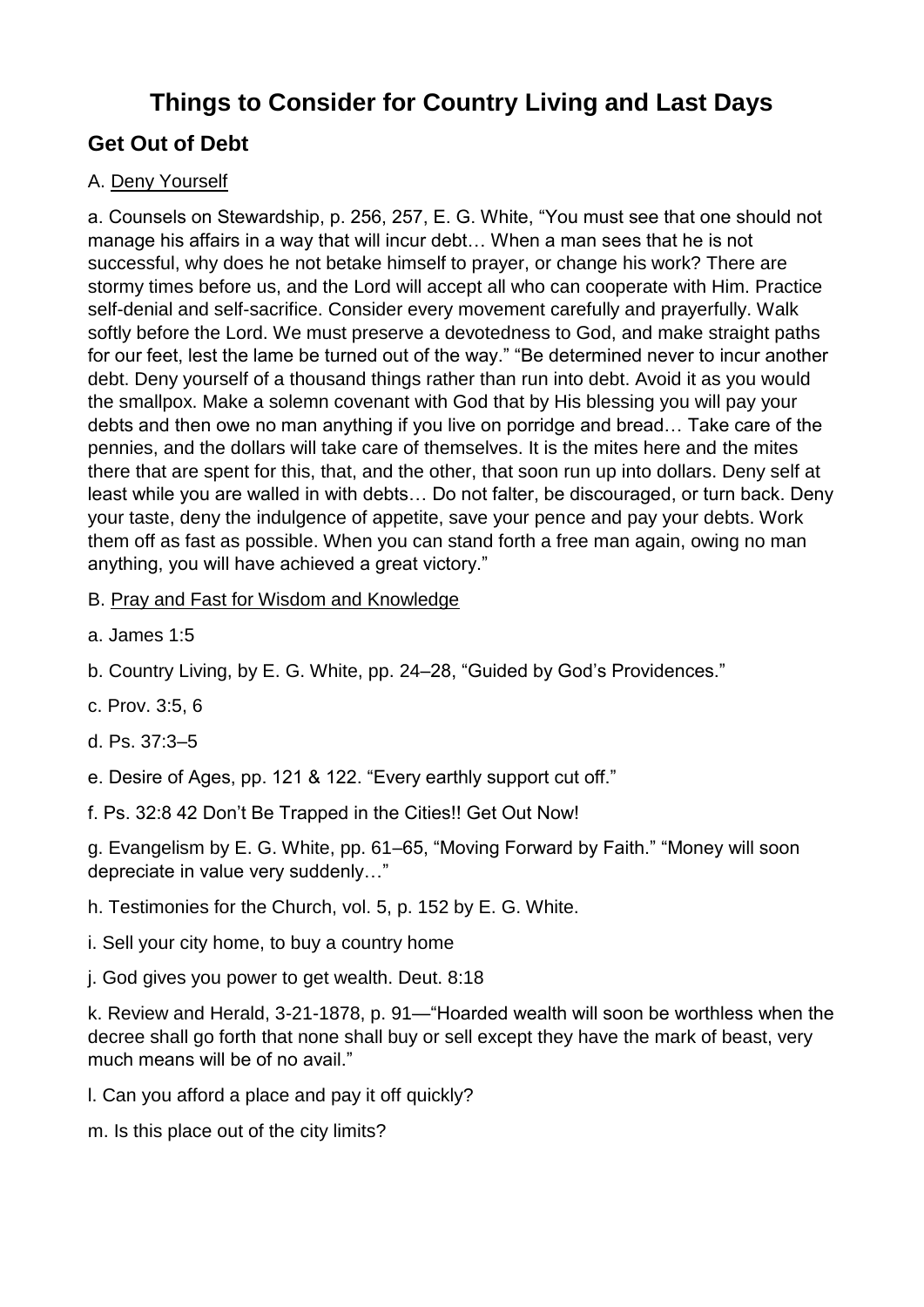# **What to Look For In a Place**

## A. Garden Site

a. Country Living, by E. G. White, p. 9, "Again and again the Lord has instructed that our people are to take their families away from the cities, into the country, where they can raise their own provisions…"

b. Country Living, by E. G. White, pp. 17, 18. "Get out of the cities as soon as possible, and purchase a little piece of land, where you can have a garden where your children can watch the flowers growing, and learn from them lessons of simplicity and purity.

c. Country Living, p. 18, "Work in the garden and field will be an agreeable change from wearisome routine of abstract lessons, to which their young minds should never be confined."

d. Is your garden site:

1. Good soil? To improve soil sow cover crop of clover, rye, vetch, peas, soybeans, other beans.

- 2. Cleared for full sunshine—at least 6–8 hours of open sun.
- 3. Is the site too high or too dry?
- 4. Is it too low or too wet?
- 5. Are there berries and fruit trees already growing on the site?
- 6. Is there a southern slope to your garden?
- e. Have a compost pile and fertilizer, like grass clippings, leaves, and garbage.
- B. Climate:
- a. Is the place too hot or too cold?
- b. Will it be a tolerable place when you can't buy or sell utilities to it?
- C. Water
- a. Is there sweet well water, not too deep?
- b. Is there a surface stream or spring or pond or creek?
- c. Do you have water rights?
- d. Hand well pump and a rain barrel

e. Need a lot of water for drinking, bathing, dishes, washing clothes, gardening, cooking, and cleaning jobs.

- D. House
- a. Privacy
- b. Livable with minimal repairs
- c. Is the soil the kind you can have a septic?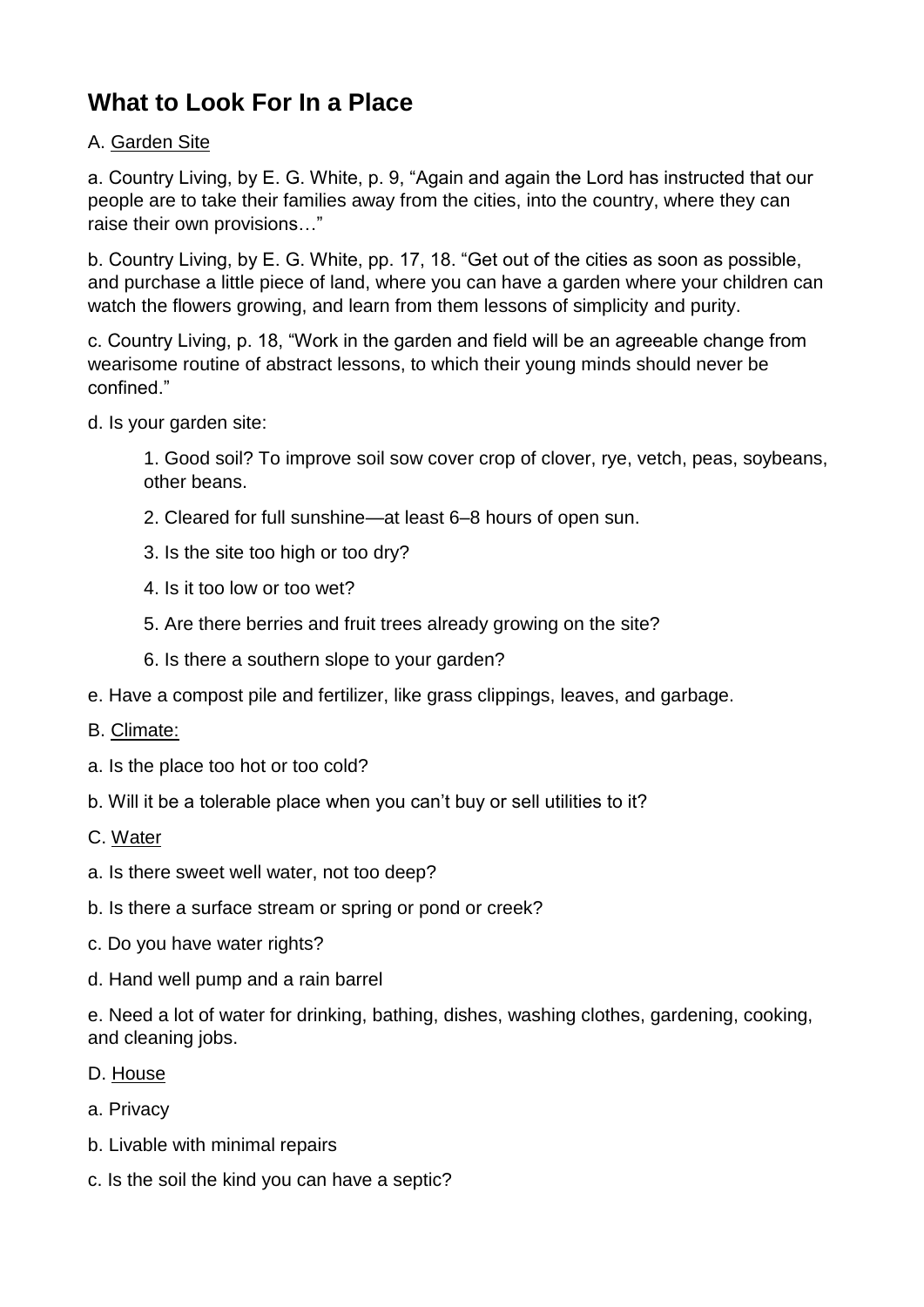- d. By a few S.D.A. friends?
- e. A few non-hostile neighbors in area?
	- 1. Check out what's in the area.
	- 2. What are neighbors like? Druggies? Drunks? Friendly?
- f. Check out easements

1. Are there public roads or driveways crossing your property; will you have to maintain the road to your place?

- 2. Are there large power lines or pipe lines?
- g. Have several acres away from neighbors. The more the better.
- E. Wood
- a. Different uses for wood.
	- 1. Keeping warm
	- 2. Cooking with
	- 3. For shade

4. For health: Ministry of Healing, p. 264, Things to Consider 43 by E. G. White, "There are life-giving properties in the balsam of the pine, in the fragrance of the cedar and the fir, and other trees also have properties that are health restoring."

b. Different Types of Wood:

1. Cedar 2. Pine 3. Fir 4. Red bud 5. Oak. 6. Maple 7. Hickory 8.Ash 9. Sycamore

c. Have a good supply of woods to cut (several acres) for firewood

## **What to Put On Your Property**

A. Fruit Trees (These take years to grow and produce)

a. A variety of fruits grown in your area 1. Peach 2. Pear 3. Plum 4. Cherry 5. Apricot 6. Mulberry 7. Apple 8. Persimmon 9. Pawpaw 10. Prune 11. Lemon 12. Orange 13. **Grapefruit** 

B. Berry Bushes (These grow faster, so plant first)

a. A variety of berries 1. Boysenberry 2. Gooseberry 3. Strawberry 4. Blackberries 5. Raspberries 6. Elderberry 7. Blueberry 8. Autumn olives

C. Variety of Things for Your Area

a. Nut trees 1. Walnut 2. Pecan 3. Almond 4. Coconut 5. Chestnuts b. Peanuts c. Grape vines d. Asparagus

#### D. Herb Garden

a. Parsley b. Basil c. Sage d. Hops e. Catnip f. Rosemary g. Alfalfa h. Thyme i. Comfrey j. Dill k. Stevia l. Red clover m. Aloe Vera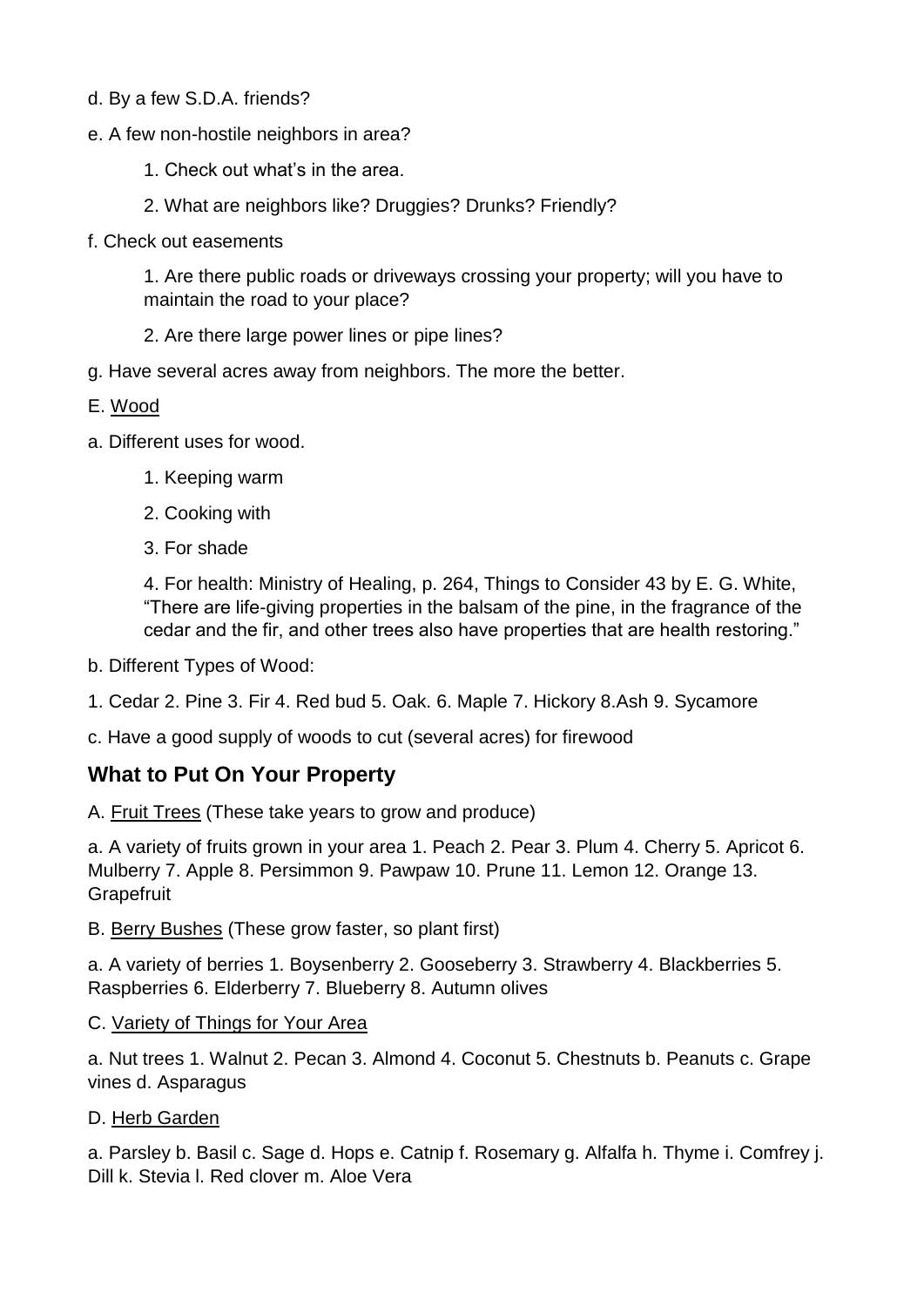## E. Flowers

a. Roses b. Daffodils c. Lilacs d. Tulips e. Iris f. Hydrangea g. Morning Glories h. Jonquils i. Forsythia j. Echinacea

F. Clothes Line and Clothes Pins

- a. Scrub board b. Wash tubs c. Buckets d. Soap/Clorox
- G. Woodshed
- a. Keep firewood dry b. Use a tarp over wood c. Stack wood to let air flow through it
- H. Outhouse
- a. At least 25 feet from the house
- b. Lime in outhouse and for garden (Can use ashes from woodstove)
- I. Woodstove

a. Stove pipe b. Elbows c. Cap over stove pipe outside d. Tools for wood stove fire

1. Poker 2. Shovel 3. Bucket for ashes 4. Cast iron kettle to heat water for bathing, dishes, and washing clothes

J. Cast Iron Pans

a. Skillets and lids b. Pans and lids c. Cookie sheet d. Big cast iron pot (You can use on open fire outside — like a Dutch oven) e. Utensils

K. Root Cellar

a. To store garden things b. To store fruit c. To put your canning jars in so they won't freeze

- L. Greenhouse
- a. To grow things during winter months
- b. To start your seeds in for gardening and transfer to garden
- c. Small containers to start seeds in
- d. Trays on shelves made
- e. Hand sprinkler, bucket with spout
- f. Near to a water source
- M. Candles or Kerosene Oil Lamps

a. Wicks b. Matches or disposable cigarette lighters c. Kerosene d. Flashlights and batteries, extra ones

- N. Canning Jars and Extra Lids and Rings for Jars
- a. Salt (for canning) b. Big kettle with lid (to can in)
- O. Hand-Powered Mill for Grinding Flour or Meal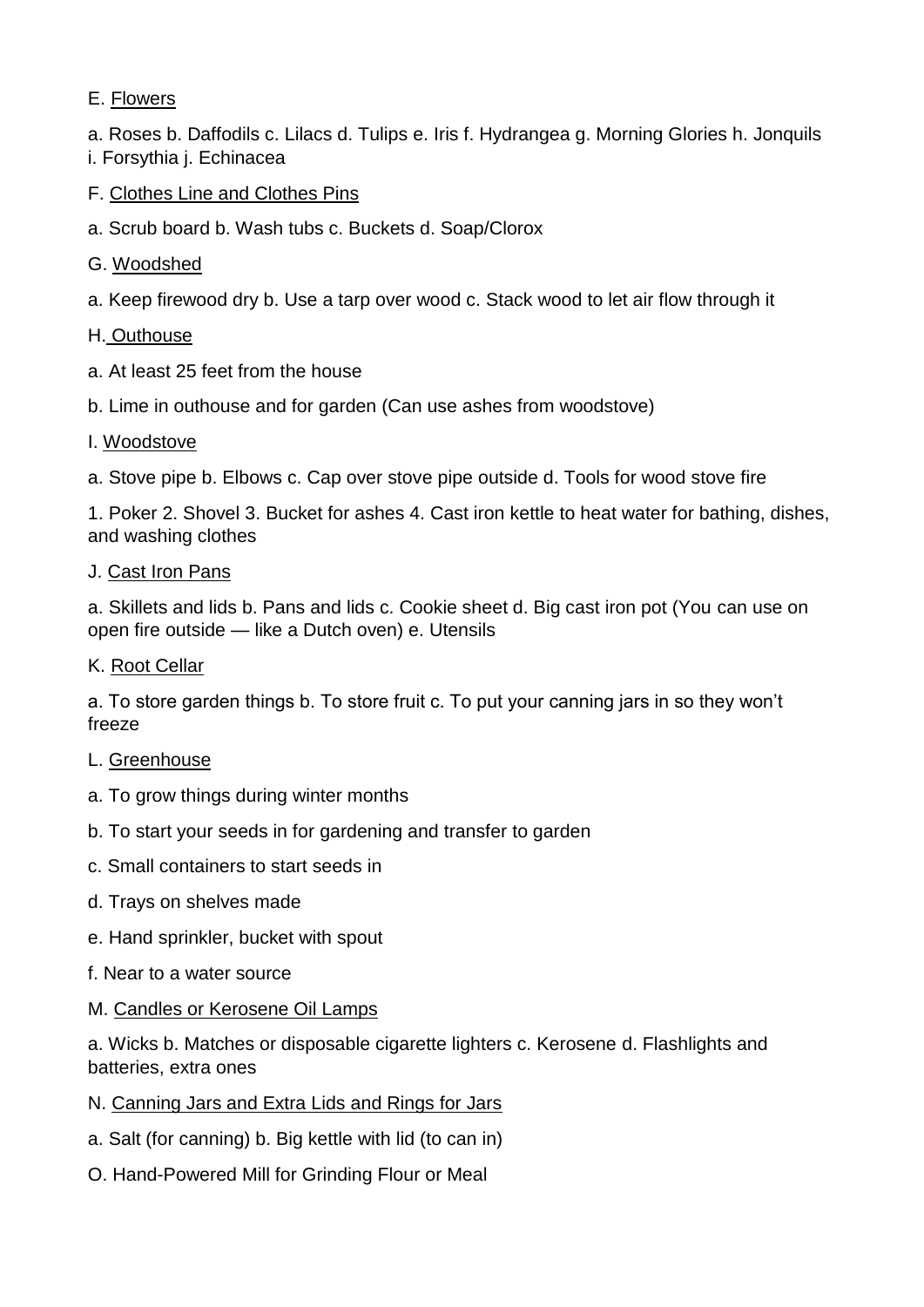## P. Seeds

a. For sprouting (like lentils, Alfalfa, red clover, corn, mung

1 one-quart canning jar, a cheesecloth or Things to Consider 45 screen, rubber band, and water to be able to sprout seeds. Use quart jar to soak seeds overnight covered with water. Then keep rinsed and moist every day until they sprout usually one week, more or less.

b. For growing (standard seeds that reproduce themselves and grow good in your area)

c. Store in a cool, dry, dark place (Use bay leaves to keep the bugs out and also out of beans.)

- d. Have at least a two-year supply
- Q. Drying Foods Rack
- a. Like apples, banana, tomatoes, etc.

(Use two screens, one on top of the other and place food to dry between the two screens and place out in the sun or hang over your woodstove in winter to dry it.)

## R. Tools

a. Hand bow saw/crosscut saw to cut firewood b. Rakes c. Hoe d. Shovels e. Spade f. Pick or mattock g. Turning fork h. Wheelbarrow i. Wheel hoe and wheel push plow j. Pipe for irrigation and water hose k. Little hand rake and claw and scoop shovel l. Mauls—To split firewood m. Sledge hammer—to split firewood n. Hatchet o. Axe p. Hammer/ Level/Tape measure/Screwdriver/ Pliers/ Square q. Carpenter hand saw r. Assorted sizes—nails, nuts, bolts, screws s. Flashlight t. Sevin® Dust, 5% (safest insecticide) u. Ant spray, Decon®, wasp spray

## S. Clothes

a. Winter clothes b. Coats warm and rain coat and neck scarves c. Sweaters d. Sweatshirts e. Gloves for work and warmth f. Stocking hats and bill hats g. Warm socks h. Jeans/practical coveralls i. Long underwear j. Warm boots, waterproof k. Warm blankets/sleeping bags/pillows l. Have extra clothes to share with others m. Extra bedding, towels, wash cloths, and toiletries n. Durable, practical shoes and boots o. Needle and thread and safety pins

## T. Books

a. Bible (King James Version) (Learn your Bible and what you believe and the promises) b. Spirit of Prophecy Books c. Pens and paper d. How to Garden books e. Herb books: Back to Eden by Jethro Kloss; Natural Remedies Encyclopedia by Vance Ferrell; From the Shepherd's Purse by Max C. Barlow; Today's Herbal Health by Louise Tenny, M. H. f. You Can Survive by Jere Franklin g. From City to Country Living by Arthur White and E. A. Sutherland h. The Country Way by Lloyd E. Eighme i. Visit county agent in your area and get free gardening material to read and soil test done